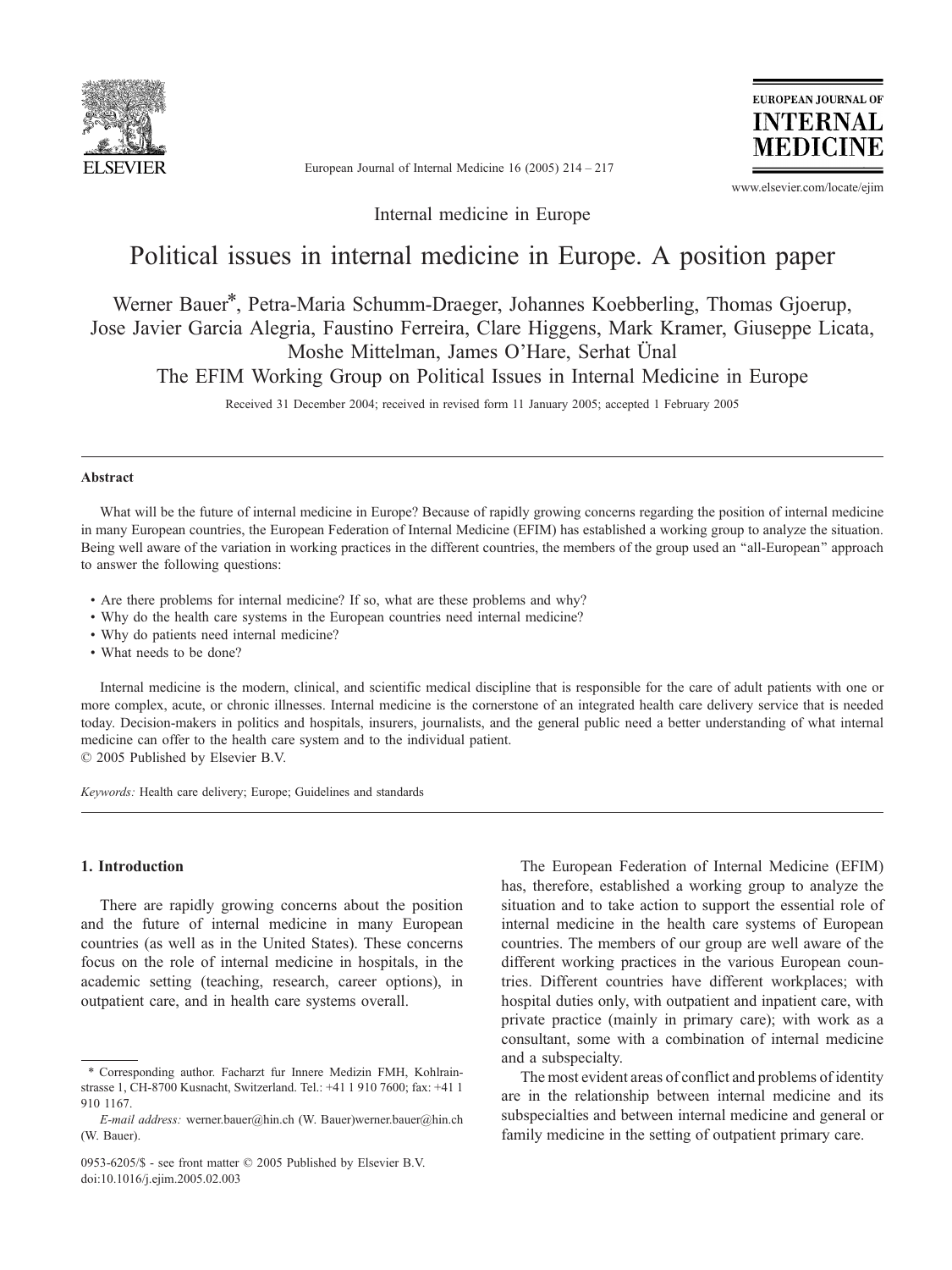The aim of this paper is to provide a short analysis of the problems, risks, and opportunities of internal medicine, a description of the position and strengths of internal medicine in today's health care systems, and some proposals for possible action points for the EFIM and for the national societies. We have used an integrated, "all-European" approach, but of course every project or activity has to take into consideration the different working conditions in each country.

## 2. Are there problems for internal medicine? If so, what are these problems and why?

- 2.1 The changes in health care delivery systems, the steady progress in technology, the problems in financing health care, and the demographic changes in many countries have an impact on all medical fields, especially on internal medicine as a traditional, broad, complex medical discipline.
- 2.2 Internal medicine has lost part of its identity as a scientific discipline. It is much easier to become successful in an academic or professional career in one of the subspecialties than in (general) internal medicine.
- 2.3 Internal medicine is no longer considered the "mother" discipline and is frequently under attack by its ''daughters'', the subspecialties. This is most evident in the hospitals (de facto elimination of many integrated departments of internal medicine, and the steadily growing number of "chest", "cancer", "diabetes", "heart centers"), but it can also be seen in the areas of teaching, research, financing, industry support, congresses, and health insurance.
- 2.4 Geriatric medicine and palliative medicine until now core competencies of an internist or of a department of internal medicine –are now considering themselves as independent medical fields.
- 2.5 Some of the young, dynamic, and often technologysupported subspecialties consider that if a patient's condition leads him first to an internist's office or into a department of internal medicine, it acts simply as a detour. They are successful in publicity and in positioning themselves.
- 2.6 General internal medicine has been asleep for too long! It has not yet been able to show its competencies convincingly to the public or to the decision-makers in health care.
- 2.7 A short and clear definition is difficult to find, so internal medicine is often described as ''non-surgical'', ''non-invasive''—it is hard to spread enthusiasm for a ''non''-discipline.
- 2.8 Internal medicine has not yet found a new ''corporate identity'' as a modern discipline of integrated and coordinated health care delivery, of decision-making and disease management, of clinical epidemiology,

and as the medical specialty for complex and polymorbid patients.

2.9 The future roles and positions of internal medicine, family medicine, general practitioners, and even nurse practitioners in outpatient and primary care are not clear.

## 3. Why do the health care systems in the European countries need internal medicine?

- 3.1 With regard to both cost and delivery problems, today's health care has to be an integrated health care and not an accumulation of independently working specialties, even if we need them for their expertise whenever indicated.
- 3.2 As a result of demographic changes in many European countries, we will see steadily increasing numbers of old and polymorbid patients and of complex and chronic diseases; their management is a core competency of internal medicine.
- 3.3 New, expensive, competing methods need to be evaluated scientifically and conflicts of interest avoided; this cannot be done by the promoting specialty itself. The same is true for the establishment of standards and guidelines to be used by generalists, an increasingly important task and research area for internal medicine.
- 3.4 Cost effectiveness means getting the best medicine for the money available. It will never work without good co-ordination between the inpatient and the outpatient sector, and between the specialties involved. This means an evidence-based work-up and treatment; it means the best, but not maximal, use of the diagnostic and therapeutic technologies. Finally, this means integrated disease management (both curative and palliative). Again, these are all core competencies of modern internal medicine.
- 3.5 Hospitals structured as an accumulation of specialty wards or clinics and without a department of general internal medicine are not able to provide high-quality, cost-effective, integrated care for patients with unclear or complex diseases or for polymorbid patients.
- 3.6 Family medicine, general practitioners, and the subspecialties of internal medicine need good teaching in general internal medicine as the cornerstone of their professional formation. The importance of internal medicine in teaching institutions is therefore paramount.
- 3.7 The boundaries between inpatient and outpatient medicine are gradually fading away. Internal medicine is the classical "link discipline", providing primary and expert care in the hospital and, in many European countries, also in the outpatient setting.
- 3.8 The internist is well trained in screening patients, in selecting the appropriate diagnostic and therapeutic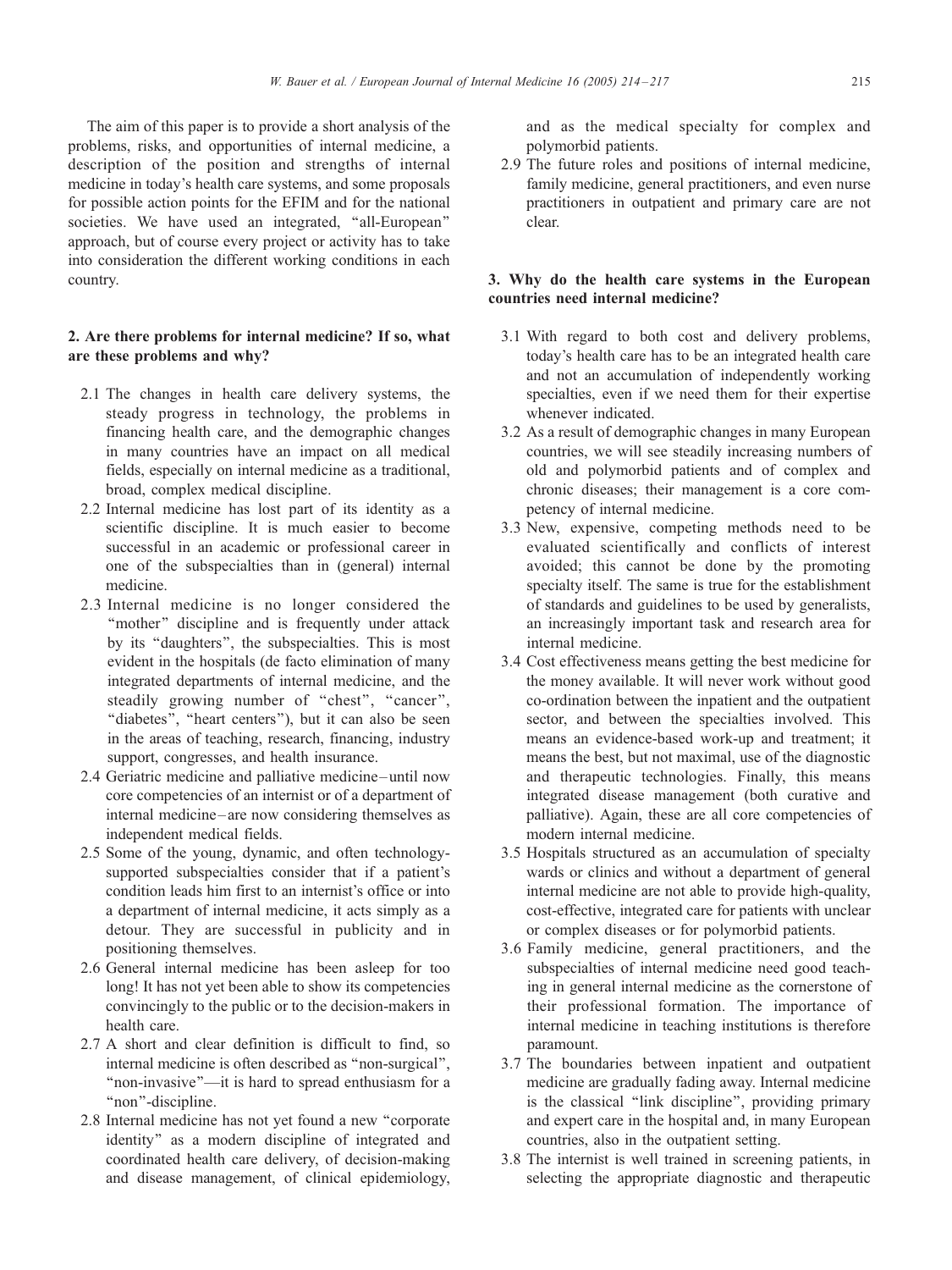procedures, in avoiding costly over-diagnostics and double-diagnostics, and in leading patients through the health care delivery system.

## 4. Why do patients need internal medicine?

- 4.1 The internist is a competent, personal doctor who takes into consideration all of a patient's health problems, however complex they may be.
- 4.2 A patient with coxarthrosis or prostate hyperplasia may go directly to the orthopedic surgeon or to the urologist, but if a patient is sick as a result of an undetermined disease or has a combination of health problems, or if there are several diagnostic or therapeutic options, the best doctor to see is the internist and the best place to go is to a department of internal medicine.
- 4.3 For all cases involving several specialties or services, internal medicine is the discipline that oversees, links, and coordinates them all; it does not consider itself better or as the "mother", but simply as the integrating service that is so urgently needed in today's medicine.
- 4.4 In many countries, internal medicine includes outpatient and inpatient medicine, a considerable advantage compared to family or general medicine, which is restricted to ambulatory primary care.

### 5. What needs to be done?

5.1 A definition and a mission statement for the modern discipline of internal medicine need to be established. The EFIM proposes the following text:

''Internal medicine is the core medical discipline that is responsible for the care of adults with one or more complex, acute, or chronic illnesses.

It encompasses multi-system care and integrates other specialties, both in the hospital and in the community. It is patient-centered and committed to ethical, scientific, and holistic principles of care.''

Internal medicine is both a clinical and a scientific discipline that analyzes the knowledge, methods, and findings of the subspecialties and that integrates them into specific concepts for diagnostics, treatment, and care for individual patients.

Specific fields of interest include problems caused by polymorbidity, patients with difficult and complex diagnoses, long-term and palliative care, and the challenge of developing standards, decision-making tools, quality improvement tools, and integrated health care delivery systems.

Internists are opposed to any form of discrimination; they need to comply with the principles of the Charter of Medical Professionalism (published by ACP- ABIM-EFIM) and they need an appropriate setting for their work.

- 5.2 National programs for specialist training (postgraduate education) need to be checked and adapted to make sure the competencies of internists meet the challenges of the profession (knowledge, skills, communication, medical humanities, medical economics, scientific and teaching abilities).
- 5.3 Departments or clinics of internal medicine need to be established or re-established as centers of excellence, of teaching, and of research, not dominating but cooperating with the units of the subspecialty disciplines, bearing in mind the financial components of cooperation problems.
- 5.4 Awards and grants need to be created for specific accomplishments in the field of internal medicine.
- 5.5 Internal medicine needs to be integrated or preserved as a discipline in itself when teaching students, rather than being presented as a mere summary of ''a little cardiology'', ''a little nephrology'', ''a little infectious disease'', etc.
- 5.6 Specific training tracks need to be provided for internists planning to work in primary care in countries where internal medicine is involved in outpatient primary care medicine.
- 5.7 The relationship between internal medicine and the former subspecialties needs to be defined. Perhaps the internist of the future will be a competent general internist with additional training in one subspecialty.
- 5.8 The relationship with GPs and family physicians needs to be defined. In large European cities, internists are clearly the best primary care physicians; in rural areas, it is helpful for a family physician to have additional training in surgery, obstetrics/gynecology and, perhaps, pediatrics.
- 5.9 As with every professional group, internal medicine needs people who are active in marketing; decisionmakers in politics, hospital administrators, insurers, journalists, the general population, and our patients need to know what internal medicine can offer the health care system and the individual patient.

## 6. Action points for the EFIM in cooperation with national societies of internal medicine

- 6.1 Publish a position paper and keep it up to date.
- 6.2 Establish a permanent, working group to promote the position of internal medicine in Europe's health care systems based on a definite strategy and to support specific research.
- 6.3 Give support (written materials, speakers, debaters) to national societies when necessary (political struggle, hospital organization, maintaining or re-establishing the title of specialist in internal medicine, payment systems).